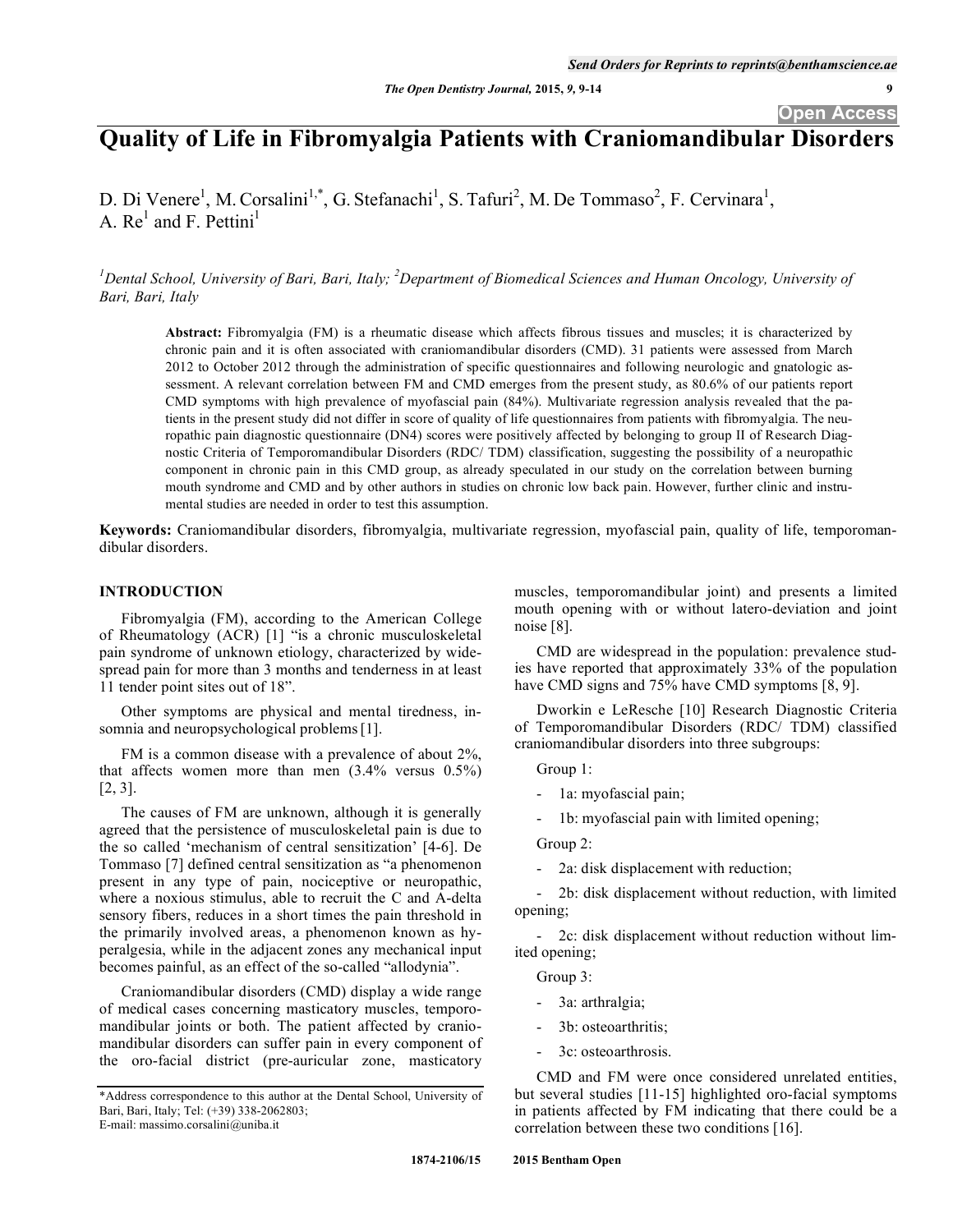#### **10** *The Open Dentistry Journal,* **2015***, Volume 9 Di Venere et al.*

Myofascial face pain, for example, was considered to be a regional expression of fibromyalgia [17]. Yunus [18] classified fibromyalgia, irritable bowel syndrome, myogenic temporomandibular disorders, tension-type headache, migraine and other chronic syndromes under the name "Central Sensitivity Syndromes (CSS)" characterized by the same underlying pathophysiology, i.e. a prolonged central sensitization [6].

The aim of our work was to determine the prevalence of CMD among patients with FM and CMD, classifying craniomandibular symptoms within the Dworkin and LeResche's subgroups. FM syndrome and CMD are both chronic diseases and different authors studied the effects of chronic pain on the quality of life among patients affected by this [19, 20].

Gijsen *et al.* [21] claimed that "longitudinal studies suggest that the cumulative effect of comorbid conditions is not simply additive: certain combinations of diseases may have a greater effect on quality of life than others". Therefore the second aim of our study was to determine the burden of CMD symptoms on quality of life among FM patients, testing the hypothesis according to which fibromyalgia subjects affected by craniomandibular disorders have poorer quality of life than fibromyalgia patient without CMD.

# **MATERIALS AND METHODS**

This study was completed between March and October 2012 at the Neurophysiopathology of Pain Unit, Bari University Hospital. All the participants filled in an informed consent form; the Ethics Committee of the Policlinico General Hospital approved this study. Of the 100 patients examined in the above mentioned facility, reporting chronic pain not ascribable to any pathology, 55 received a fibromyalgia diagnosis. Of these 55 patients, 31 were willing to undergo a gnatologic visit and to fill in questionnaires aiming at the assessment of their quality of life (Fig. **1**).

100 subjects were visited at the Neurophysiopathology of Pain Unit, Bari University Hospital.

| <b>INCLUSION CRITERIA</b>                           | <b>EXCLUSION CRITERIA</b>                       |
|-----------------------------------------------------|-------------------------------------------------|
| widespread pain for at least 3 months;              | patients in whom a diagnosis of widespread pain |
| a minimum of 11 out of 18 tender points painful in  | could be ascribed to a different disease from   |
| response to digital palpation in 9 matched areas in | fibromyalgia;                                   |
| the body                                            | patients receiving pharmacological treatment    |



55 fibromyalgic patients were selected



31 fibromyalgic patients accepted to undergo the complete examination:

**Neurological assessment** 



**Quality of lifeexamination**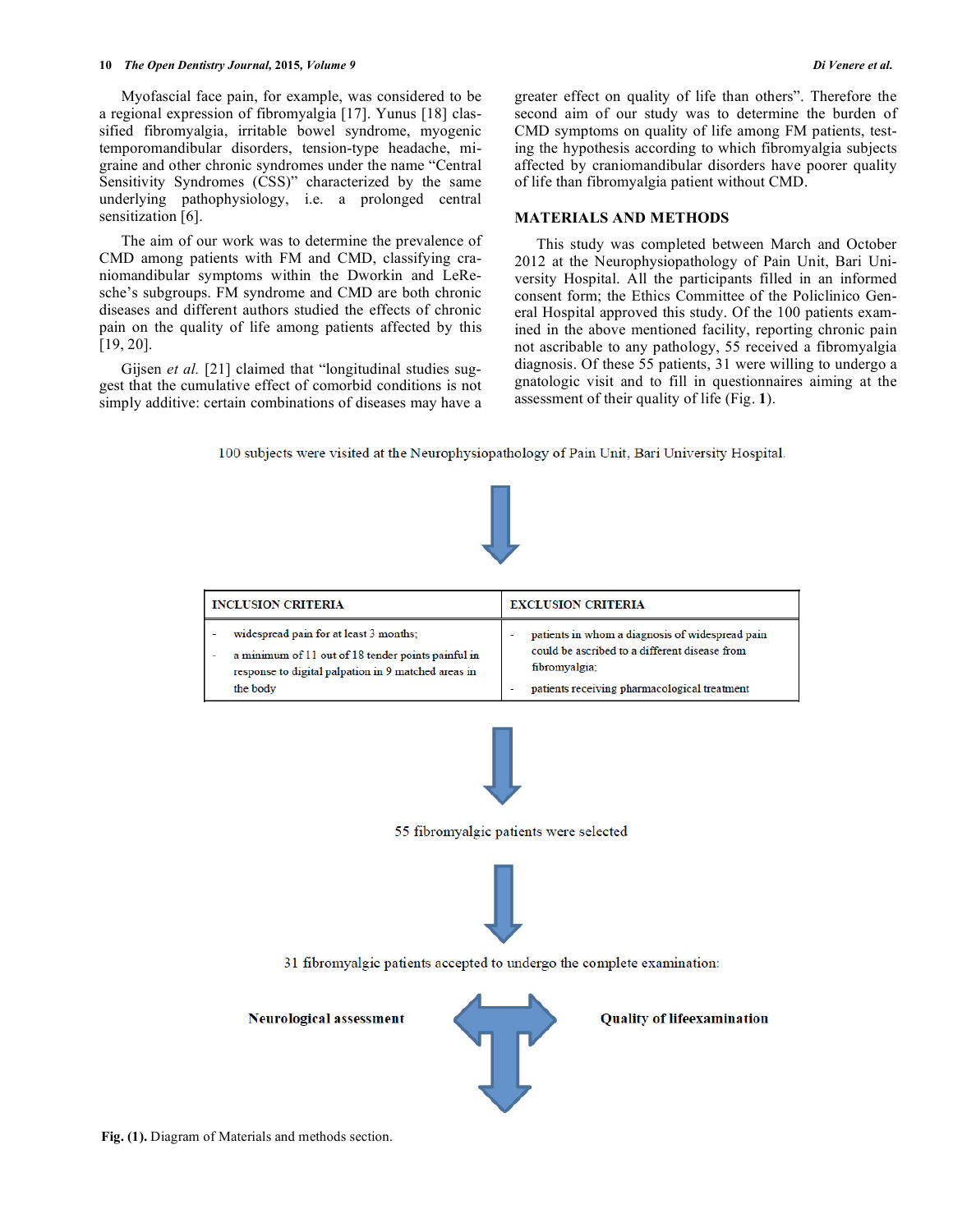#### **Clinical-gnatologic Assessment**

For each sample component age, gender and profession. pain severity and frequency information were measured and reported. A neurological examination was carried out followed by a clinical-gnatologic assessment verifying the presence of widespread pain also on the orofacial region level and the presence of CMD signs and symptoms. In the first examination, the quality of life of fibromyalgia patients was measured using various instruments.

# **Neurological Examination**

Patients were submitted to a standardized manual tender point survey [22]: "tender point count was defined as the number of positive tender points" (tender pn), while "total tender point score was calculated by adding individual scores for all 18 tender points"(tender p tot).

At the end patients answered a neuropathic pain diagnostic questionnaire (DN4), a validated tool to identify neuropathic pain on a score equalling  $\geq$  4 out of 10 [23].

# **Clinical-gnatologic Assessment**

All fibromyalgia patients underwent a visit of the orofacial district according to the RDC/TMD guidelines [10].

Orofacial pain was measured with a ten centimetres visual analogue scale (VAS).

Presence of oral parafunctions like bruxism, clenching, lip and cheek biting etc was also observed.

# **Quality of Life Assessment**

Quality of life was measured by means of the following instruments: Medical Outcome Short Form Health Survey (SF-36) and the Fibromyalgia Impact Questionnaire (FIQ).

SF-36 is a self-administered questionnaire composed of 36 questions regarding eight health concepts: physical functioning, physical role limitations, emotional role limitations, bodily pain, general health perceptions, vitality, social functioning and general mental health [24].

The answers to questionnaires lead, summing all values, to two measures: SF-36 ISF which includes the values regarding difficulties in physical activity and SF-36 ISM which includes the values about psychological and mental components. Higher scores represent a better functioning [19].

FIQ, according to Burckardt et al. [25], "is a selfreported instrument that measures the current health status of the FM patient"; it includes 13 items assessing the difficulty in performing common, everyday life activities, general health, working activity and 7 items assessing the intensity/severity of symptom on a VAS scale from 0 to10.

The final score may vary from a minimum of 0 to a maximum of 100 (higher scores represent a higher impact of the disease on the patient's quality of life) [25].

In the present study we adopted a 0-70 simplified score system that includes only 7 items assessing the intensity/severity of symptom (with 70 indicating greater impairment).

# **Statistical Analysis**

For each of the selected patients a file was filled in, it included demographic variables, pain duration at t0, psychological tests (SF-36 ISF, SF-36 ISM, FIQ), VAS score, DN 4 Questionnaire outcomes, number of tender points, pain frequency and location, parafunctions, CMD group to which the patient was assigned in accordance with the RDC/TDM classification. The files were then put in a database created with File Marker Pro software and analyzed with STATA MP11 software. The quantitative variables were expressed as means  $\pm$  standard deviation; qualitative variables as proportions. As to assess the effect of age, gender, pain duration at t0, VAS, tender point, pain frequency and location, presence of parafunctions, CMD group on the outcomes of psychometric tests about the quality of life, multivariate regression models were set. For all the used tests a value of  $P < 0.05$ was considered substantial.

# **RESULTS**

We studied 31 patients, 3 males (9.7%) and 28 females (90.3%), their age ranged from 20 to 65 years (average age  $47.9 \pm 9.9$  years).

The average pain duration, at the time patients were hired, was  $8.1 \pm 8.0$  months. 18 patients (58.1%) reported a daily pain frequency, 11 (35.5%) a weekly frequency and 2 (6.4%) a monthly frequency.

In 25 FM patients (80.6%) symptoms and signs of craniomandibular disorders were observed.

18 patients (58.1%) had parafunctions, more in detail, 12 (38.7%) were affected by bruxism, 6 of whom (19.3%) used the bite.

In Fig. (**2**) we reported the distribution of craniomandibular disorders diagnosis according the RDC/TMD classification Summarizing, a muscular disorder is present in 21 patients (84%), a disc dislocation in 11 patients (44%), inflammatory and degenerative joint disorders in 3 patients (12%). In 40% of cases we have a combined diagnosis.

Descriptive statistics were performed to summarize sample characteristics in Table **1**.

In Table **2** are presented the results of a comparison of quality of life assessment between FM patients affected by craniomandibular disorders and FM subjects without any symptoms.

As we note, quality of life scores for all domains of the SF-36 were similar between patients groups.

Multivariate regression estimates that FIQ scale scores are not affected by the presence of temporomandibular disorders but by the tender point total score (coefficient 0.21;  $t=2.5$ ;  $p=0.03$ ). DN4 questionnaires scores are negatively affected by the presence of parafunctions (coefficient  $= -3.7$ ;  $t=2.38$ ;  $p=0.038$ ) and by the belonging to group I of RDC/TDM classification; whereas the above mentioned scores are positively affected by the belonging to group II  $(\text{coef } 3.2; \text{t=3.27}; \text{p=0.008}).$ 

# **DISCUSSION**

Our results suggest that craniomandibular disorders are pervasive among the FM population, as 80.6% of our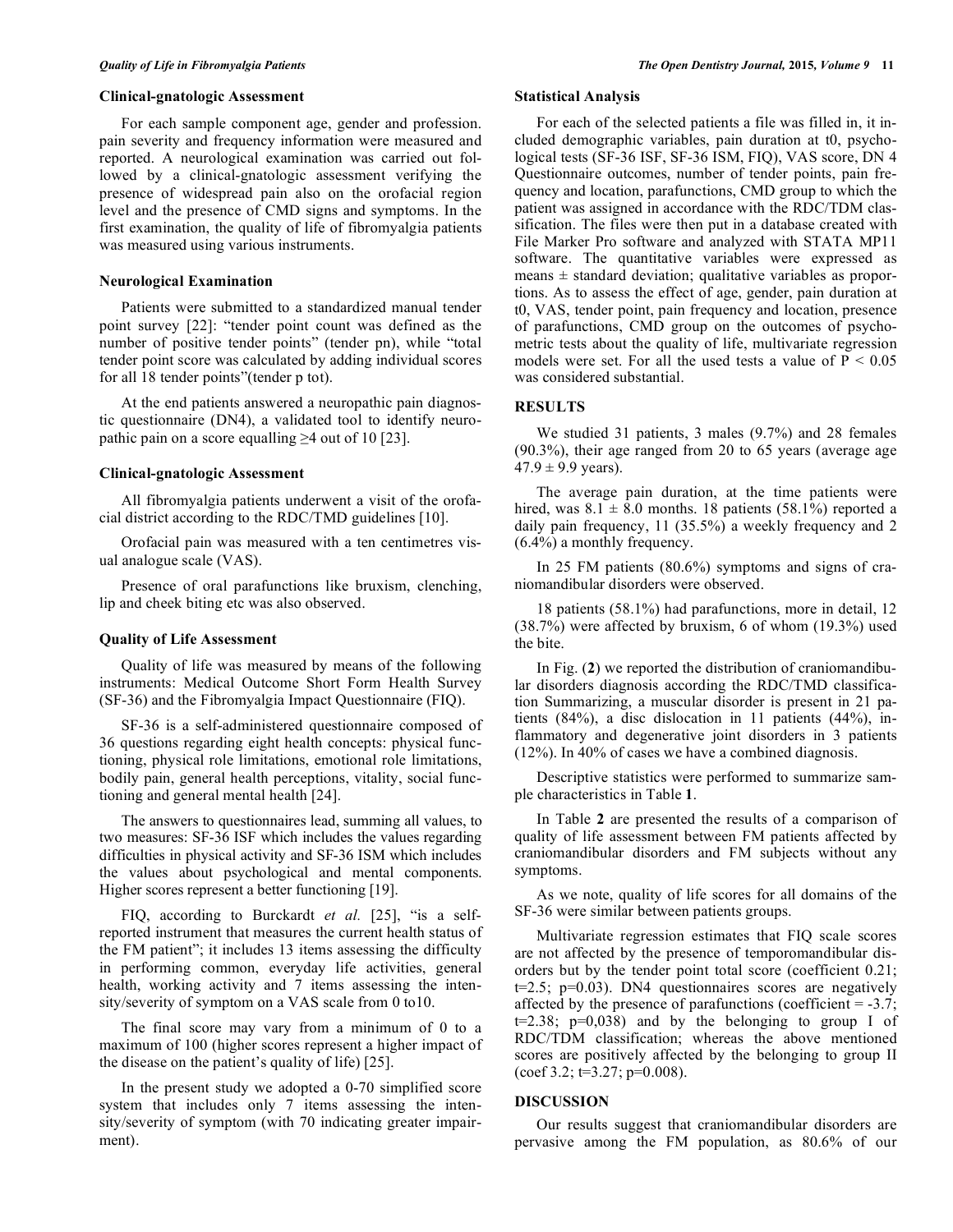

# Distribution of CMD diagnoses

**Fig. (2).** Distribution of CMD diagnoses.

patients report CMD symptoms with high prevalence of myofascial pain (84%), alone or associated to disc dislocation or to arthralgia. These results are consistent with Plesh *et al.* [11] who reported that 75% of subjects with FM suffered from muscle-related CMD.

| <b>Evaluation</b> | Mean | <b>Standard deviation</b> |
|-------------------|------|---------------------------|
| DN <sub>4</sub>   | 4.9  | 2.6                       |
| <b>VAS</b>        | 7.9  | 1.8                       |
| Tender pn         | 15.3 | 4.3                       |
| Tender p tot      | 94.0 | 43.4                      |
| <b>SF-36 ISF</b>  | 29.8 | 8.5                       |
| <b>SF-36 ISM</b>  | 37.4 | 11.8                      |
| <b>FIO</b>        | 54.2 | 13.9                      |

**Table 1. Sample characteristics.** 

Myofascial pain in the masticatory muscles is a significant component in fibromyalgia according several authors.

Hedenberg-Magnusson *et al.* [26] in their study found that 94% of 191 patients with FM also displayed symptoms of CMD. Fricton [14] in 2004 speculated that "clinical overlap between these conditions may reflect a shared underlying pathophysiologic basis" [14, 15]. Woolf [6] and Yunus [18] defined FM and myogenic temporomandibular disorders as "overlapping conditions" that are, together other diseases, "collectively known as central sensitivity syndromes".

**Table 2. Results of comparison between FM patients with CMD and FM subjects without any symptoms Differences between groups are significant at p<0.05. N.S.: Not significative.** 

| Characteristic,<br>means $(SD)$ | FM patients with<br>$CMD (N=25)$ | <b>FM</b> patients without<br>$CMD(N=6)$ |
|---------------------------------|----------------------------------|------------------------------------------|
| <b>SF-36 ISF</b>                | $29.8 \pm 8.9$ N.S.              | $29.5 \pm 6.9$                           |
| SF-36 IFM                       | $36\pm10.5$ N.S.                 | $43.1 \pm 16.1$                          |
| FIO                             | $54\pm14.3$ N.S.                 | $53.1 \pm 12.2$                          |

According to these authors, there is a strong evidence of central sensitization in myofascial pain, "including decreased pain threshold by various nociceptive stimuli at sites remote from painful areas, accentuated nociceptive spinal flexion reflex and augmented cortical activation by functional magnetic resonance imaging" [18].

An important consequence of this is relevant to the treatment of these pathologies: "since total disease burden with functional impairment is greater in patients with many associated conditions, a practicing physician should treat these conditions for optimal results" [27, 28].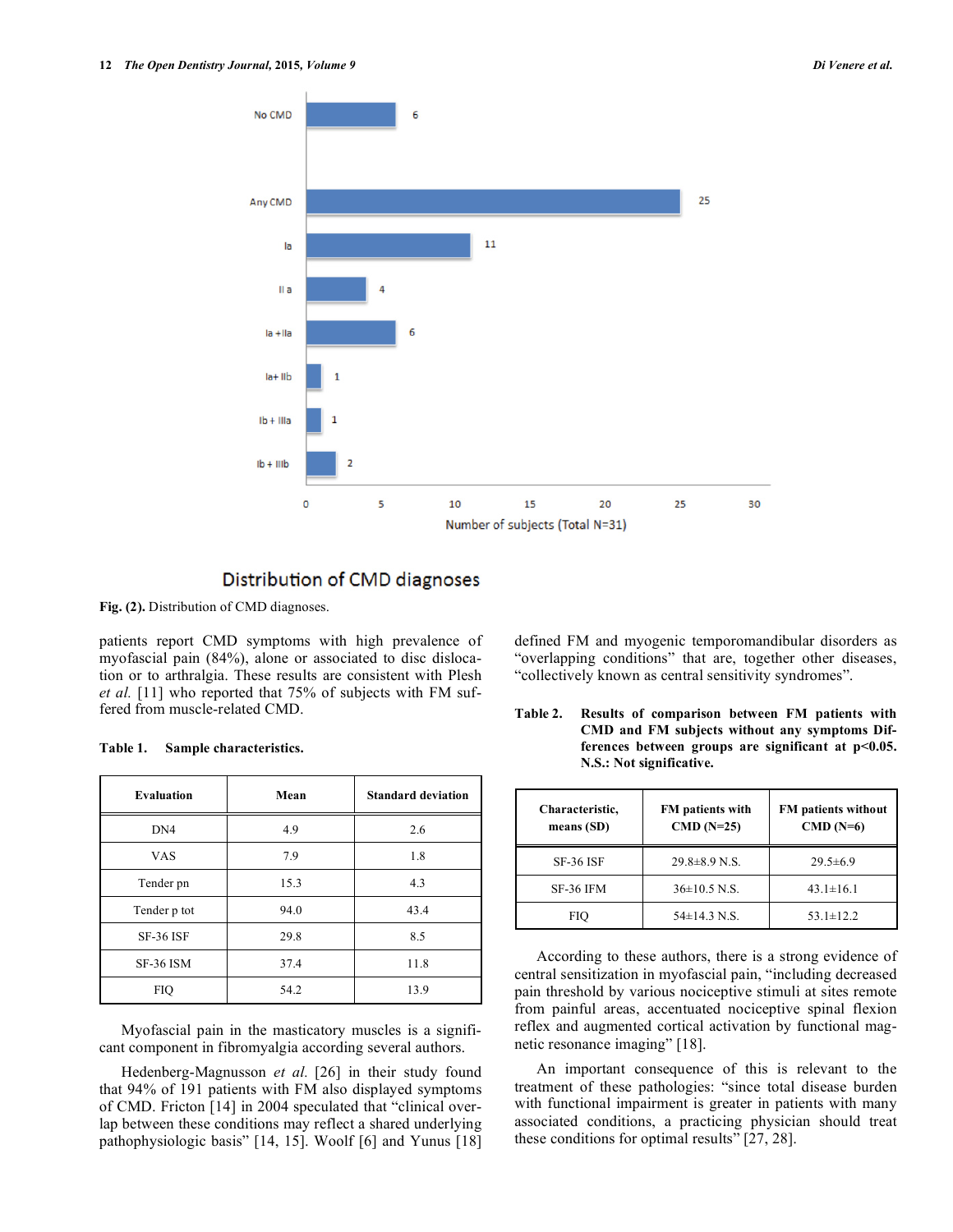The second aim of our study was to determine the burden of CMD symptoms on quality of life among patients with FM.

Quality of life has been described by the World Health Organization as "an individual's perception of their position in life in the context of the culture and value system of which they live with the relation to their goals, expectations, standards and concerns" [29].

Several studies suggest that certain combinations of comorbid conditions may have a greater effect on quality of life than others [21]. In our study, the quality of life scores were similar in fibromyalgia patients with or without CMD: FM totally contributed to the physical and mental disability in affected individuals that we examined. Also Marcus *et al.* [30] in their epidemiological study on fibromyalgia and headache found that migraine did not affect the perception fibromyalgic patients had of their disease. Hoffman and Dukes [31], in an article on the health status of patients with fibromyalgia examined the extent to which FM contributed to the overall health status burden of patients with and without a specific concurrent condition and they found that "while health status in general population deteriorated in conjunction with the number of pain condition present, FM had a remarkably consistent pattern of health status impairment even that it occurred alone".

In other words, patients with FM are already so burdened by their condition that the introduction of an additional pain condition (as masticatory muscle pain in our patients) does not affect their health related quality of life (HRQoL) [32].

 Multivariate regression analysis revealed that the DN4 questionnaires score are positively affected by the belonging to group II of RDC/TMD classification. DN4 questionnaire is a validated tool to identify neuropathic pain and this suggests the possibility of a neuropathic component in chronic pain in this CMD group (disk displacement with and without limited opening) as already speculated in chronic low back pain [33, 34] and in our study on the correlation between BMS and TMD [35].

Limitations of this study are the small sample size and that all health status data were based on self-report. Further clinic and instrumental analysis (such as a standardized protocol of quantitative sensory testing and laser-evoked potentials) are needed in order to test the hypothesis of a neuropathic component of pain due to craniomandibular disorders.

# **CONCLUSION**

The results of the present study suggest the existence of a close association between FM and CMD. A high percentage of FM patients (80.6%) indeed resulted to be positive to at least one RDC/TMD diagnosis.

We therefore suggest to subject FM patients to a gnatologic assessment in order to complete their diagnostic situation.

On the other hand the dentist should be able to perform a differential diagnosis between localized or systemic muscle disorders, as to better handle patients with orofacial pain. In fact, once identified, TMD patients who have co-morbid conditions such as fibromyalgia, can best be treated by an interdisciplinary team of clinicians.

# **CONFLICT OF INTEREST**

The authors confirm that this article content has no conflict of interest.

#### **ACKNOWLEDGEMENTS**

Declared none.

# **REFERENCES**

- [1] Wolfe F, Smythe HA, Yunus M, et al. The American College of Rheumatology 1990 Criteria for the Classification of Fibromyalgia. Report of the Multicenter Criteria Committe. Arthitis Rheum 1990; 33:160-72.
- [2] Lawrence RC, Felson DT, Helmick CG, *et al.* Estimates of the prevalence of arthritis and other rheumatic conditions in the United States. Part II. Arthritis Rheum 2008; 58(1): 26-35.
- [3] Croft P. Testing for tenderness: What's the point? J Rheumatol 2000; 27: 2531-3.
- [4] Staud R, Rodriguez ME. Mechanisms of disease: pain in fibromyalgia syndrome. Nat Clin Pract Rheumatol 2006; 2: 90-8.
- [5] Treede RD, Meyer RA, Raja SN, Campbell JN. Peripheral and central mechanism of cutaneous hyperalgesia. Prog Neurobiol 1992; 38: 397-421.
- [6] Woolf CJ. Central sensitization:implications for the diagnosis and treatment of pain. Pain 2011; 152: S2-S15.
- [7] De Tommaso M, Federici A, Serpino C, *et al.* Clinical features of headache patients with fibromyalgia comorbidity. J Headache Pain 2011; 12: 629-38.
- [8] Carlsson GE. Epidemiology and treatment need for temporomandibular disorders. J Orofac Pain 1999; 13: 232-7.
- [9] Rugh JD, Solberg WK. Oral health status in the United States: Temporomandibular disorders. J Dent Educ 1985; 49: 398-406.
- [10] Dworkin SF, LeResche L. Research diagnostic criteria for temporomandibular disorders: review, criteria, examinations and specifications, critique. J Craniomand Disord 1992; 6: 301-55.
- [11] Plesh O, Wolfe F, Lane N. The relationship between fibromyalgia and temporomandibular disorders: prevalence and symptom severity. J Rheumatol 1996; 11: 1948-52.
- [12] Leblebici B, Pektas ZO, Ortancil O, Hurcan EC, Bagis S, Akman MN. Coexistence of fibromyalgia, temporomandibular disorder, and masticatory myofascial pain syndromes. Rheumatol Int 2007; 27: 541-4.
- [13] Salvetti G, Manfredini D, Bazzichi L, Bosco M. Clinical features of the stomatognathic involvement in fibromyalgia syndrome: A comparison with temporomandibular disorders patients. Cranio 2007; 25:127-33.
- [14] Fricton JR. The relationship of temporomandibular disorders and fibromyalgia: implications for diagnosis and treatment. Curr Pain Headache Rep 2004; 8: 355-63.
- [15] Moldofsky HK. Disordered sleep in fibromyalgia and related myofascial facial pain conditions. Dent Clin North Am 2001; 45: 701- 13.
- [16] Stohler CS. Muscle-related temporomandibular disorders. J Orofac Pain 1999; 13: 273-84.
- [17] Marbach JJ. Is myofascial face pain a regional expression of fibromyalgia? J Muscoskel Pain 1995; 3(2): 93-7.
- [18] Yunus MB. The prevalence of fibromyalgia in other chronic pain conditions. Pain Res Treat 2012; 2012: 584573.
- [19] Kempen GI, Ormel J, Brilman EI, Relyved J. Adaptive responses among. Dutch elderly: the impact of eight chronic medical conditions on health-related quality of life. Am J Public Health 1997; 87: 34-44.
- [20] Schlenk EA, Erlen JA, Dunbar-Jacob J, et al. Health-related quality of life in chronic disorders: a comparison across studies using the MOS SF-36. Qual Life Res 1998; 7(1): 57-65.
- [21] Gijsen R, Hoeymans N, Schellevis FG, *et al.* Causes and consequences of comorbidity: A review. J Clin Epidemiol 2001; 54(7): 661-74.